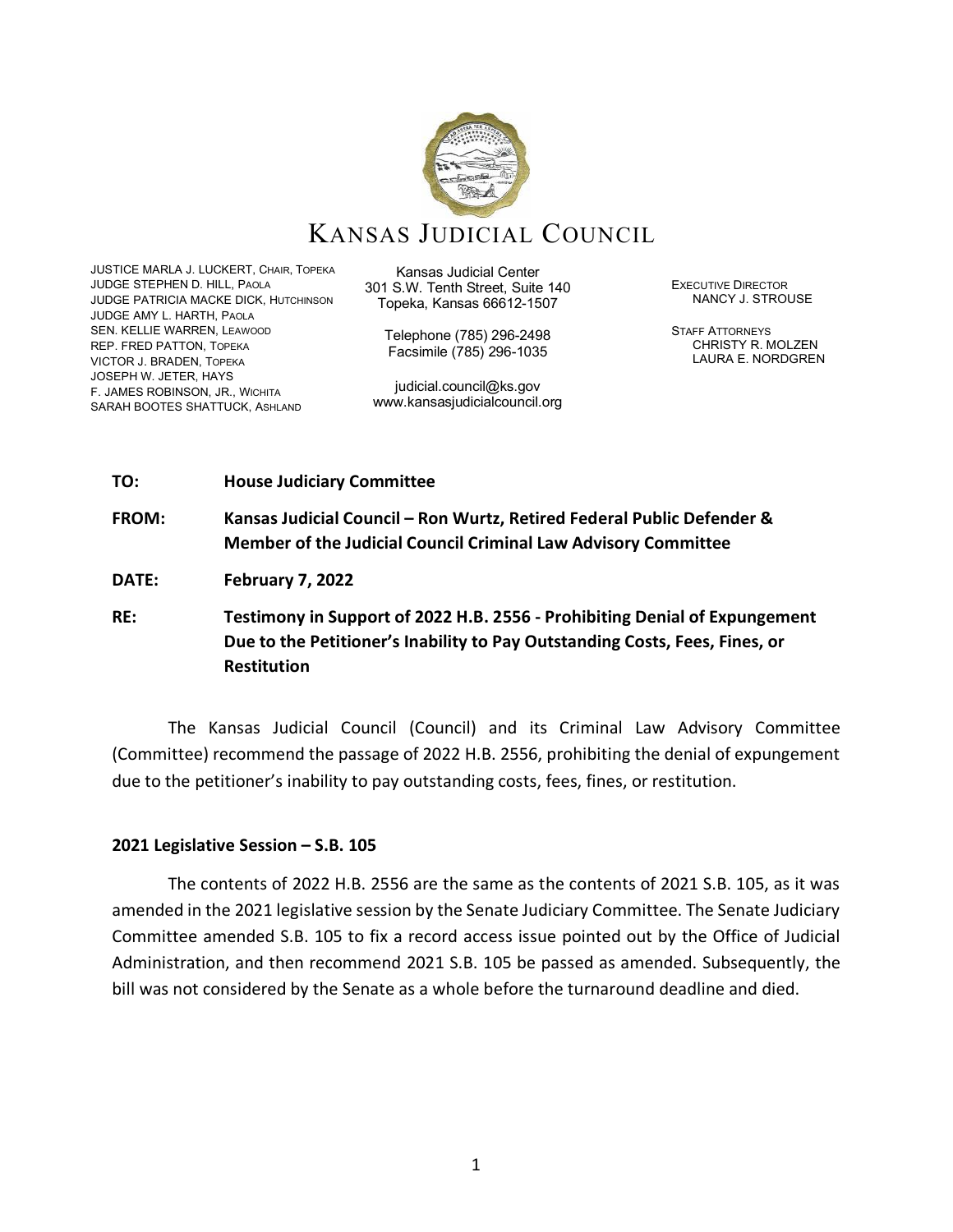#### **2022 H.B. 2556**

With the goal of reducing financial hurdles and increasing access to expungements for indigent offenders, 2022 H.B. 2556 amends the adult expungement statutes, K.S.A. 2021 Supp. 12-4516 (municipal court offense) and 21-6614 (district court offense) to:

(1) allow the expungement waiting period to begin before the person has completed payment of costs, fees, fines, or restitution;

(2) prohibit courts from denying an expungement due to the petitioner's inability to pay costs, fees, fines, or restitution;

(3) require payment of costs, fines, fees, and restitution after expungement; and

(4) allow certain people to access the expunged case file in order to facilitate the collection of outstanding costs, fees, fines, and restitution.

### *1. Waiting Period*

A person may not file a petition for expungement until a specified number of years (1, 3, 5 or 10 years) have passed since the person "satisfied the sentenced imposed" or was "discharged from probation, a community correctional services program, parole, postrelease supervision, conditional release or a suspended sentence."<sup>[1](#page-1-0)</sup> In practice, the requirement that the person "satisfied the sentence imposed" is commonly interpreted to include the payment of all fines, fees, court costs, and restitution. Fines and restitution orders are, by definition, part of a person's sentence.[2](#page-1-1) However, this can be problematic within the limited context of expungements.

Requiring the payment of all fines, fees, court costs, and restitution before the "waiting period" begins is a heavy burden on indigent offenders. Often, the record of the conviction or diversion prevents the person from obtaining a job that would then enable the person to pay off the outstanding debt. For this reason, the Committee unanimously supports adding "For the

<span id="page-1-0"></span><sup>&</sup>lt;sup>1</sup> The Committee recognized that depending on the case, a person's failure to pay fines, fees, court costs, or restitution may prevent the person from being discharged from probation, a community correctional services program, parole, postrelease supervision, conditional release or a suspended sentence. Failure to be discharged would prevent the expungement waiting period from beginning. The terms of probation, community correctional services program, parole, postrelease supervision, conditional release or a suspended sentence are determined based on the individual facts of each case and vary across the state. The Committee decided against recommending any amendments regarding unpaid costs, fines, fees, or restitution in statutes governing probation, community correctional services programs, parole, postrelease supervision, conditional release or a suspended sentence.

<span id="page-1-1"></span><sup>2</sup> *See e.g.* K.S.A. 2021 Supp. 8-1567 (statute requires the court to order a monetary fine as part of the sentence for driving under the influence); and s*ee State v. Hall*, 298 Kan. 978, 983, 319 P.3d 506 (2014) ("Restitution constitutes part of a criminal defendant's sentence").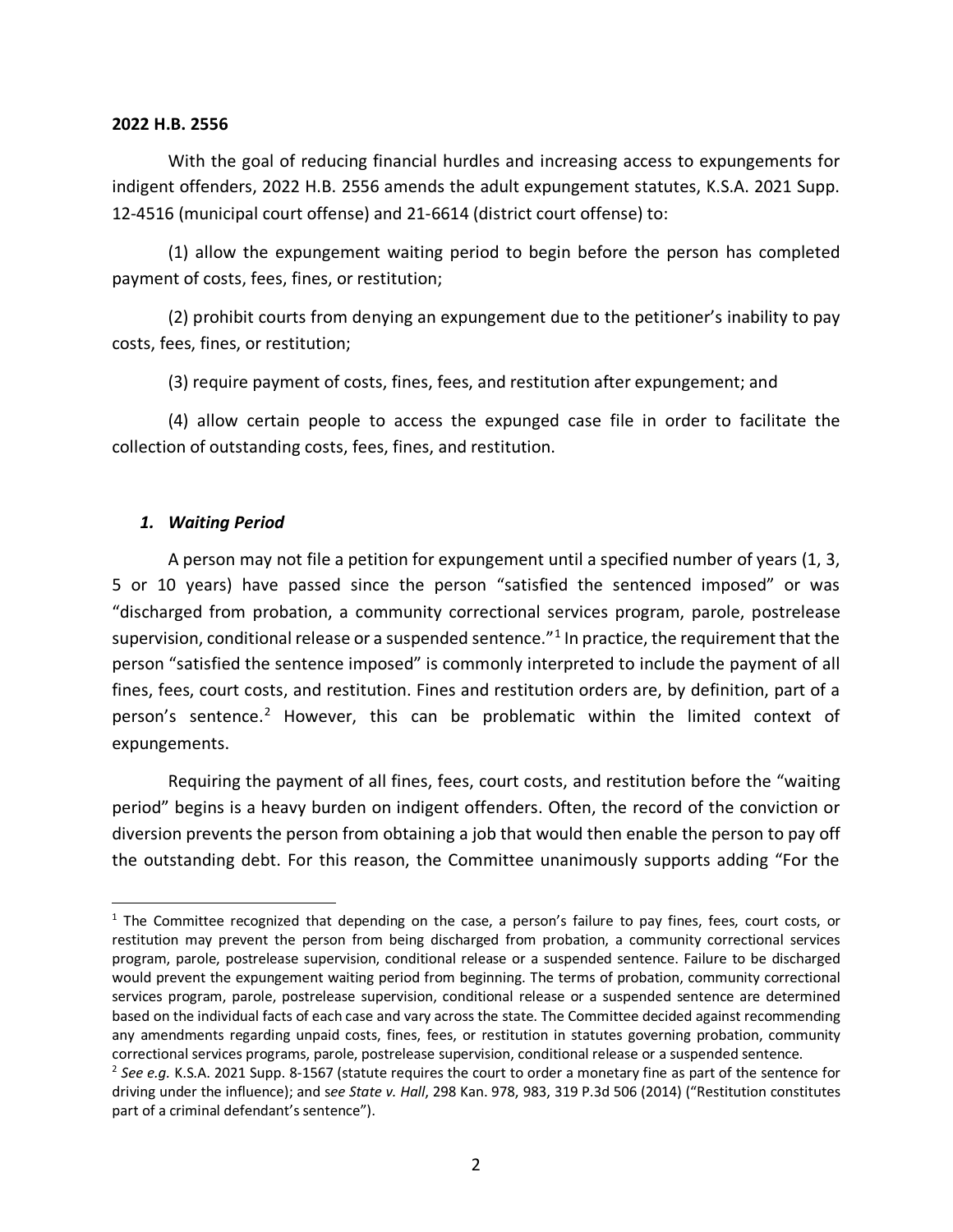purposes of this section, the determination of when the person satisfied the sentence imposed excludes the payment of costs, fees, fines and restitution" to K.S.A. 2021 Supp. 12-4516(m) and 21-6614(n) on pages 7 and 16 of the bill.

## *2. Prohibiting Denial of Expungement Due to Inability to Pay*

Once the waiting period has passed, a person may petition the court for expungement. K.S.A. 2021 Supp. 12-4516(h) and 21-6614(h) state that the court shall order the expungement if (1) the petitioner has not been convicted of a felony in the past two years and no proceeding involving any such crime is presently pending or being instituted against the petitioner; (2) the circumstances and behavior of the petitioner warrant the expungement; and (3) the expungement is consistent with the public welfare. The court has discretion when evaluating whether the person's circumstances and behavior warrant the expungement and whether the expungement is consistent with the public welfare.

The court should not use outstanding costs, fines, fees, and restitutions as an automatic bar to expungement. Instead, the statute should require the court's evaluation of the petitioner's circumstances and behavior include the petitioner's ability and willingness to pay. The Committee unanimously agreed expungement should not be denied due to the petitioner's *inability* to pay costs, fees, fines, or restitution; however, an *unwillingness* to pay may be considered as a factor in denying expungement.

The bill adds the following subsection to K.S.A. 2021 Supp. 12-4516(h) and 21-6614(h) on pages 3 and 12:

"The court shall not deny the petition for expungement due to the petitioner's inability to pay outstanding costs, fees, fines or restitution. The petitioner's unwillingness, rather than inability, to pay such costs, fees, fines or restitution may be considered as a factor in denying the petition for expungement."

## *3. Payment of Outstanding Debt*

While outstanding costs, fines, fees, and restitution should not be an automatic bar to expungement, the expungement should not alter or remove the petitioner's responsibility to pay the outstanding debt. The amendments to K.S.A. 2021 Supp.  $12-4516(i)(5)$  and  $21-6614(i)(6)$ , pages 5 and 13, include a clear statement that an expungement does not relieve a defendant's responsibility to satisfy any outstanding costs, fees, fines, or restitution.

## **4.** *Access to Documents to Facilitate Collection of Outstanding Debt*

Generally, when a record is expunged, it is sealed and only accessible by a limited number of people in specific circumstances. In order to make sure the expungement does not prevent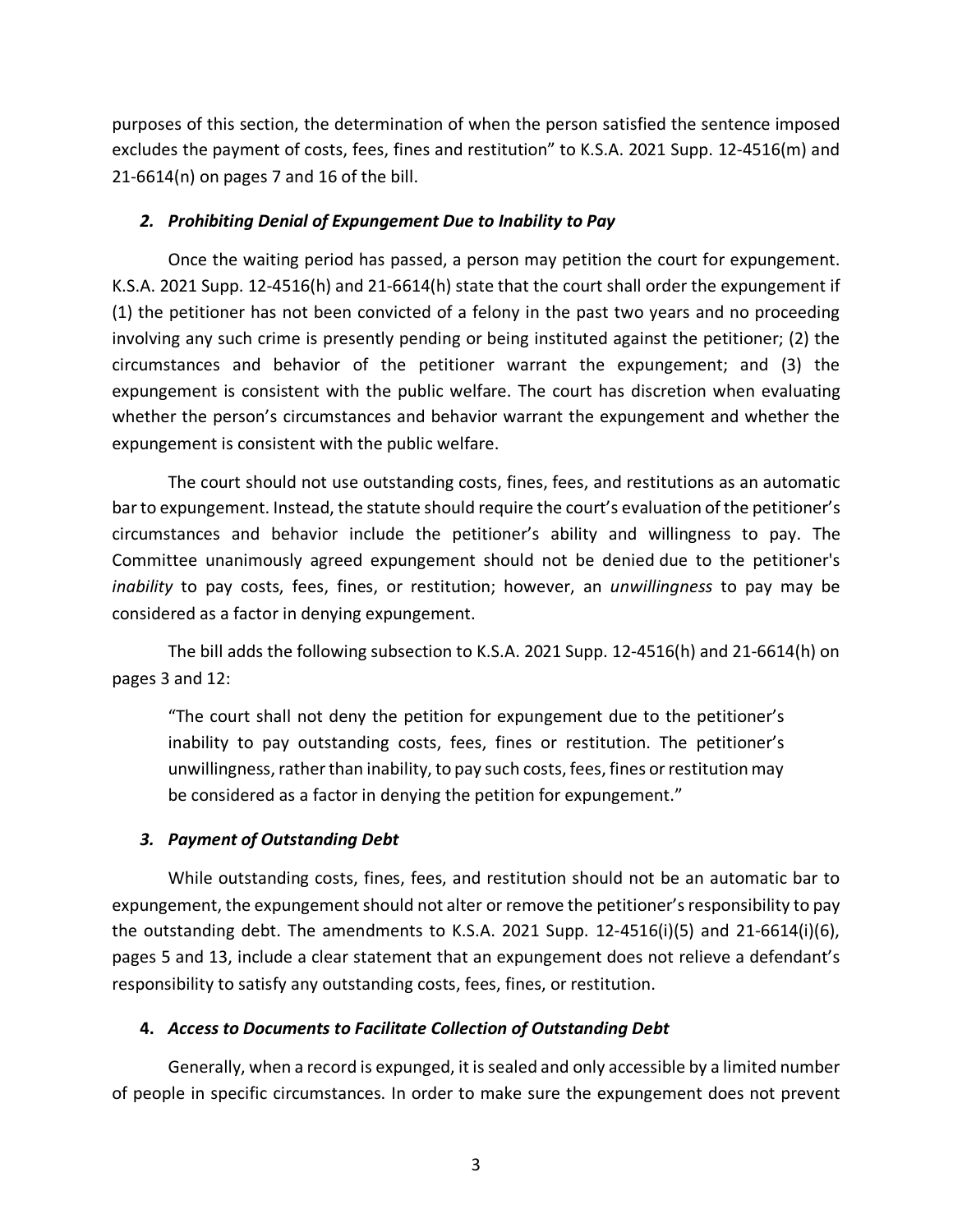the future collection of the outstanding costs, fees, fines, or restitution, the Committee supports the amendments to K.S.A. 2021 Supp. 12-4516(i) and 21-6614(i), pages 5 and 13, adding a new subsection allowing access to the expunged case file the purpose of collecting the outstanding costs, fees, fines, or restitution.

The new subsections authorize access for the petitioner, the clerk of the court, the agent who is hired by the court to provide collection services, anyone to whom the petitioner was ordered to pay restitution in the case, and an attorney authorized to act on behalf of the listed individuals. The list includes a provision allowing the court to authorize access to someone not otherwise listed if the court determines that access to the documents or information pertaining to the outstanding costs, fees, fines, or restitution is necessary for the purposes of collecting the outstanding debt.

Rather than allowing access to the expunged case file in its entirety, the Council's original proposal was to limit access to only documents and information pertaining to the collection of the outstanding costs, fees, fines, or restitution. However, during the hearing on 2021 S.B. 105 in the Senate Judiciary Committee, the Office of Judicial Administration explained that its case management system could not be programed to only allow access to certain documents within a case file. Therefore, with the support of the Council, the Senate Judiciary Committee amended the bill to alleviate this concern. The amended language is what is in 2022 H.B. 2556.